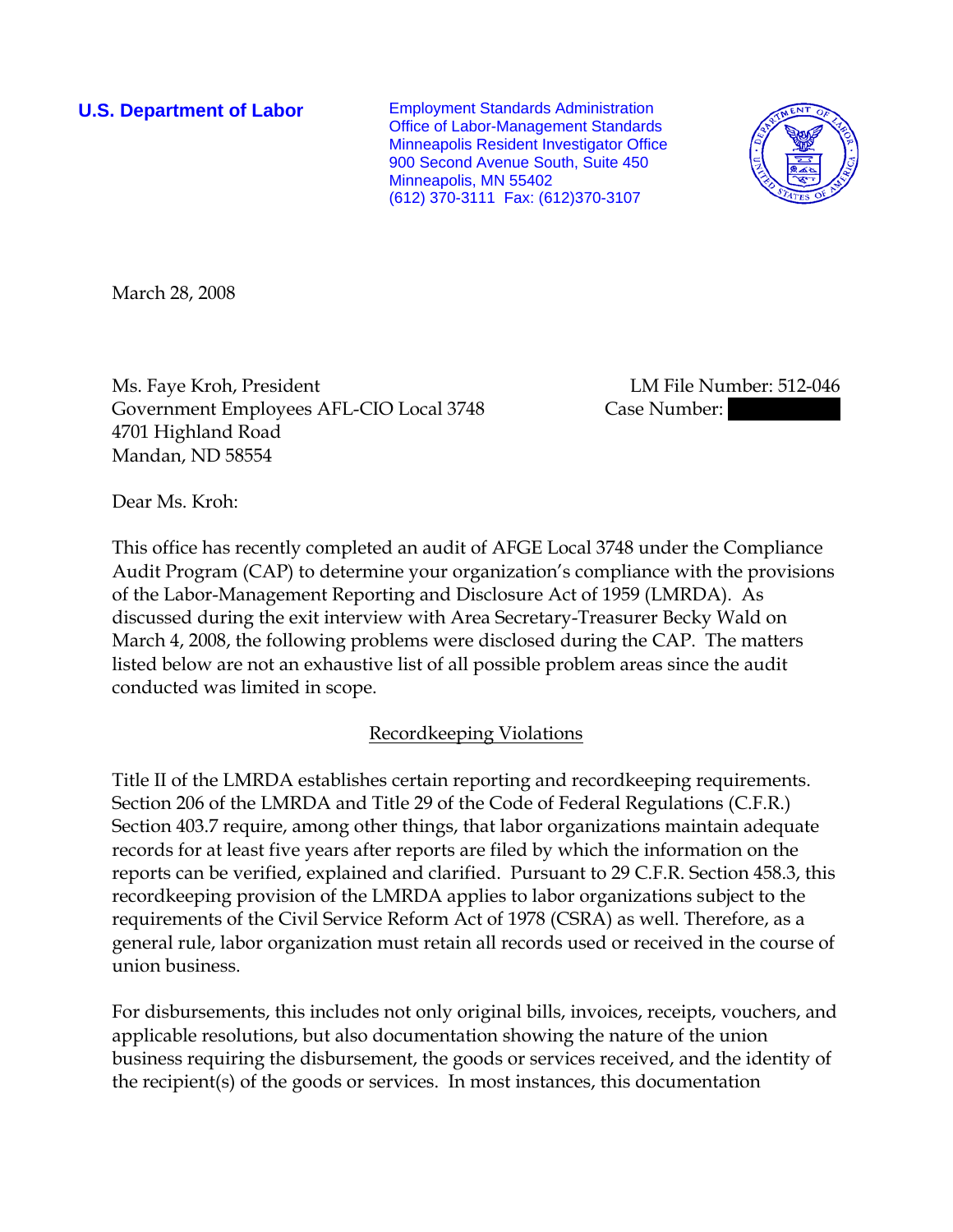Ms. Faye Kroh March 28, 2008 Page 2 of 5

requirement can be satisfied with a sufficiently descriptive expense receipt or invoice. If an expense receipt is not sufficiently descriptive, a union officer or employee should write a note on it providing the additional information. For money it receives, the labor organization must keep at least one record showing the date, amount, purpose, and source of that money. The labor organization must also retain bank records for all accounts.

The audit of Local 3748's 2006 and 2007 records revealed the following recordkeeping violations:

1. General Reimbursed Expenses

Local 3748 did not retain adequate documentation for reimbursed expenses incurred by area representatives and chapter representative totaling at least \$575. For example, a \$50 check was written to Scheels for a gift card given to a former officer as a retirement gift, but no supporting documentation could be found in the records. As another example, a \$32.17 check was written to Oasis Gas Station for gas purchased to travel to the AEC meeting in Fargo, but no receipt was maintained.

As noted above, labor organizations must retain original receipts, bills, and vouchers for all disbursements. The president and treasurer (or corresponding principal officers) of your union, who are required to sign your union's LM report, are responsible for properly maintaining union records.

2. Meal Expenses

Local 3748 did not require officers and employees to submit itemized receipts for meal expenses totaling at least \$300. The union must maintain itemized receipts provided by restaurants to officers and employees. These itemized receipts are necessary to determine if such disbursements are for union business purposes and to sufficiently fulfill the recordkeeping requirement of LMRDA Section 206.

Local 3748's records of meal expenses did not always include written explanations of union business conducted or the names and titles of the persons incurring the restaurant charges. For example, check # || was written to Happy Joe's Pizza in the amount of \$80 for pizza at an AEC meeting. However, no receipt was found in union records. As another example, a \$65.23 check was written to North Town Grille for food at an AEC meeting, but no record included the names and titles of those present for the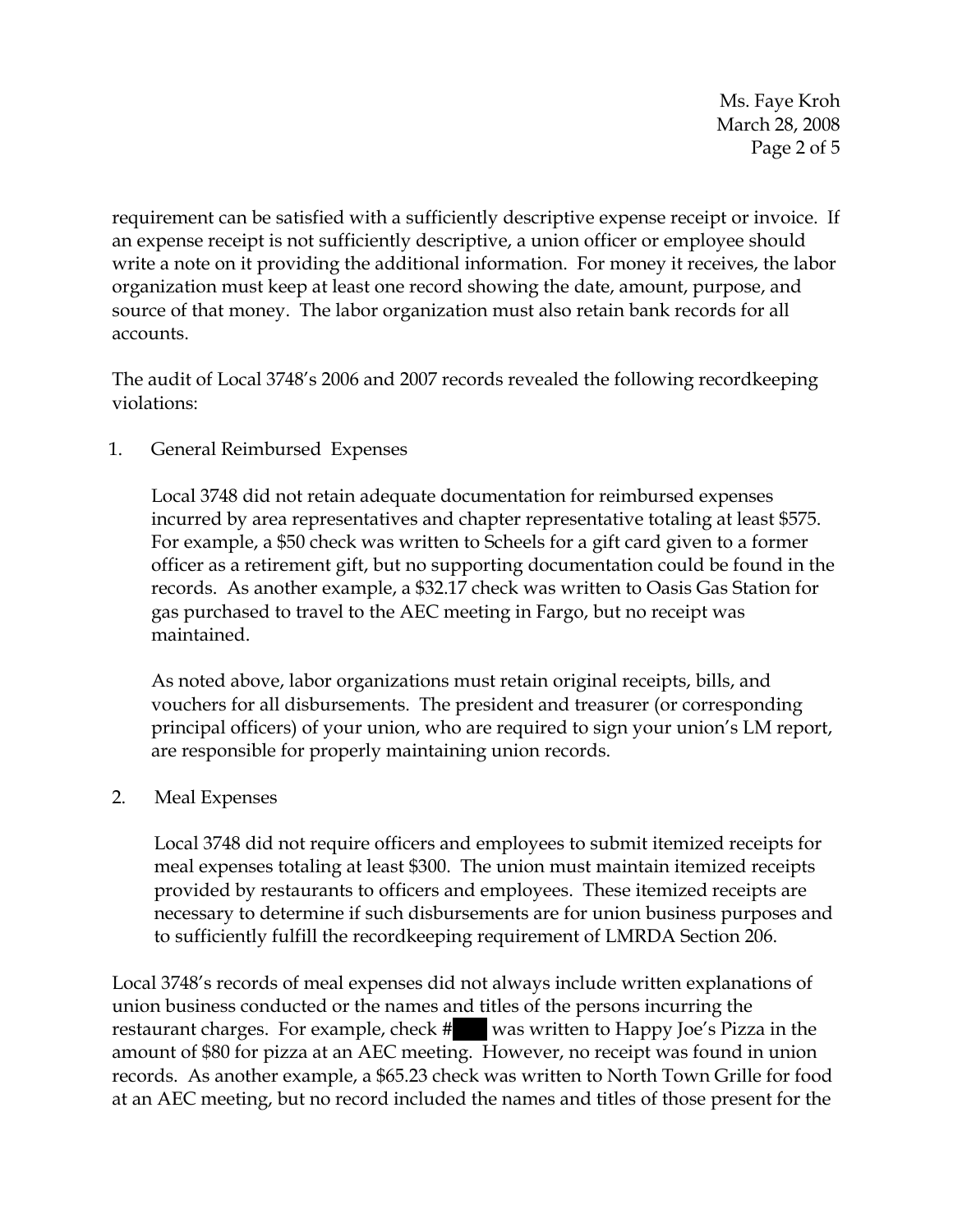Ms. Faye Kroh March 28, 2008 Page 3 of 5

meal. Union records of meal expenses must include written explanations of the union business conducted and the full names and titles of all persons who incurred the restaurant charges. Also, the records retained must identify the names of the restaurants where the officers or employees incurred meal expenses.

3. Failure to Maintain Bank Statements for Chapter Checking Accounts

During the audit, Ms. Wald advised that the Fargo, Grand Forks, and Mandan chapters each maintain a union checking account, but she did not keep bank statements for these accounts. As stated previously, Section 206 of the LMRDA requires, among other things, that adequate records be maintained for at least five years by which each receipt and disbursement of funds, as well as all account balances can be verified, explained, and clarified.

Based on your assurance that Local 3748 will retain adequate documentation in the future, OLMS will take no further enforcement action at this time regarding the above violations.

## Reporting Violation

Pursuant to 29 C.F.R., Section 458.3, the reporting requirement under 29 C.F.R. Section 403.2 (see Section 201(b) of the Labor-Management Reporting and Disclosure Act (LMRDA)) is made applicable to labor organizations subject to the requirements of the CSRA. This provision requires labor organizations to file annual financial reports that accurately disclose their financial condition and operations. The audit disclosed a violation of this requirement. The Labor Organization Annual Report Form LM-4 filed by Local 3748 for fiscal year ending was deficient in that Local 3748 did not include reimbursements to officers totaling at least \$3,000, in Item 18 (total payments to officers and employees during the reporting period). For example, former President Bruce Boehm received a \$500 check as a retirement gift in March 2007. However, only \$185 was reported in Item 18.

## **Other Violation**

Pursuant to 29 C.F.R. Section 458.35, officers and employees of any labor organization subject to the CSRA who handle union funds are required to be bonded in accordance with Section 502(a) of the LMRDA. This provision requires that union officers and employees be bonded for no less than 10% of the total funds those individuals or their predecessors handled during the preceding fiscal year. In the case of Local 3748, many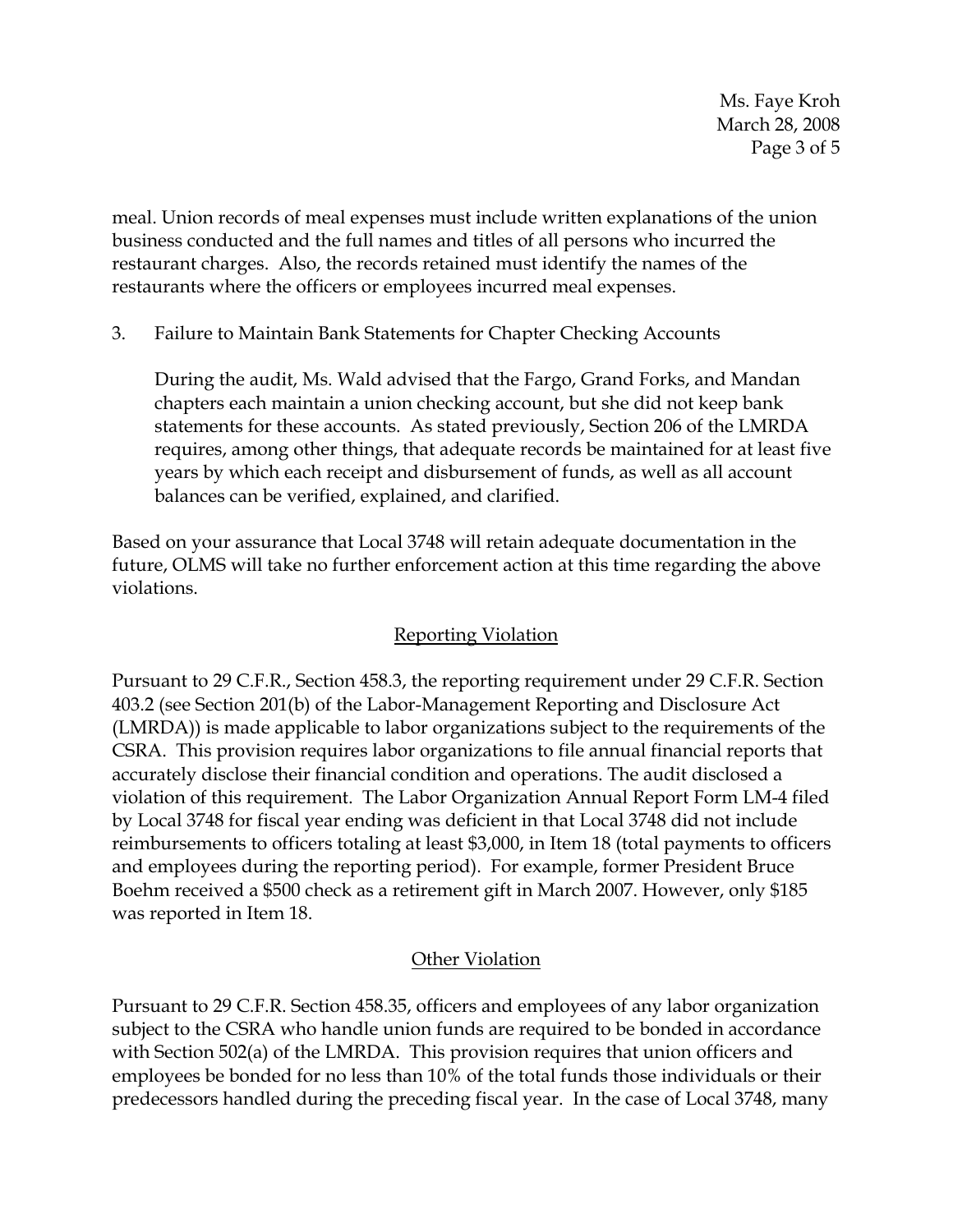Ms. Faye Kroh March 28, 2008 Page 4 of 5

different officers and employees have access to varying amounts of union funds. Each must be bonded for at least 10% of the funds that they handle. Officers and employees of Local 3748 are currently bonded for \$5,000. During 2007, Local 3748's receipts and assets totaled 54,116.28. Officers or employees who had access to all of those funds must be bonded for at least 10% of that amount, or \$5,500.

Local 3748 obtained adequate bonding coverage and provided evidence of this during the audit. As a result, OLMS will take no further enforcement action regarding this issue. Based on your assurance that Local 3748 will retain adequate documentation in the future, OLMS will take no further enforcement action at this time regarding the above violations.

## Other Issue

During the audit, Ms. Wald advised that she occasionally had former President Bruce Boehm sign blank checks. Your bylaws require that all checks be signed by the president and treasurer. The two signature requirement is an effective internal control of union funds. Its purpose is to attest to the authenticity of a completed document already signed. However, signing a blank check in advance does not attest to the authenticity of a completed check, and negates the purpose of the two signature requirement. OLMS recommends that Local 3748 review these procedures to improve internal control of union funds.

I want to extend my personal appreciation to AFGE Local 3748 for the cooperation and courtesy extended during this compliance audit. I strongly recommend that you make sure this letter and the compliance assistance materials provided to you are passed on to future officers. If we can provide any additional assistance, please do not hesitate to call.

Sincerely,

|||||| ||| Investigator

cc: Becky Wald, Secretary-Treasurer Sheila Sears, Area Chief Steward